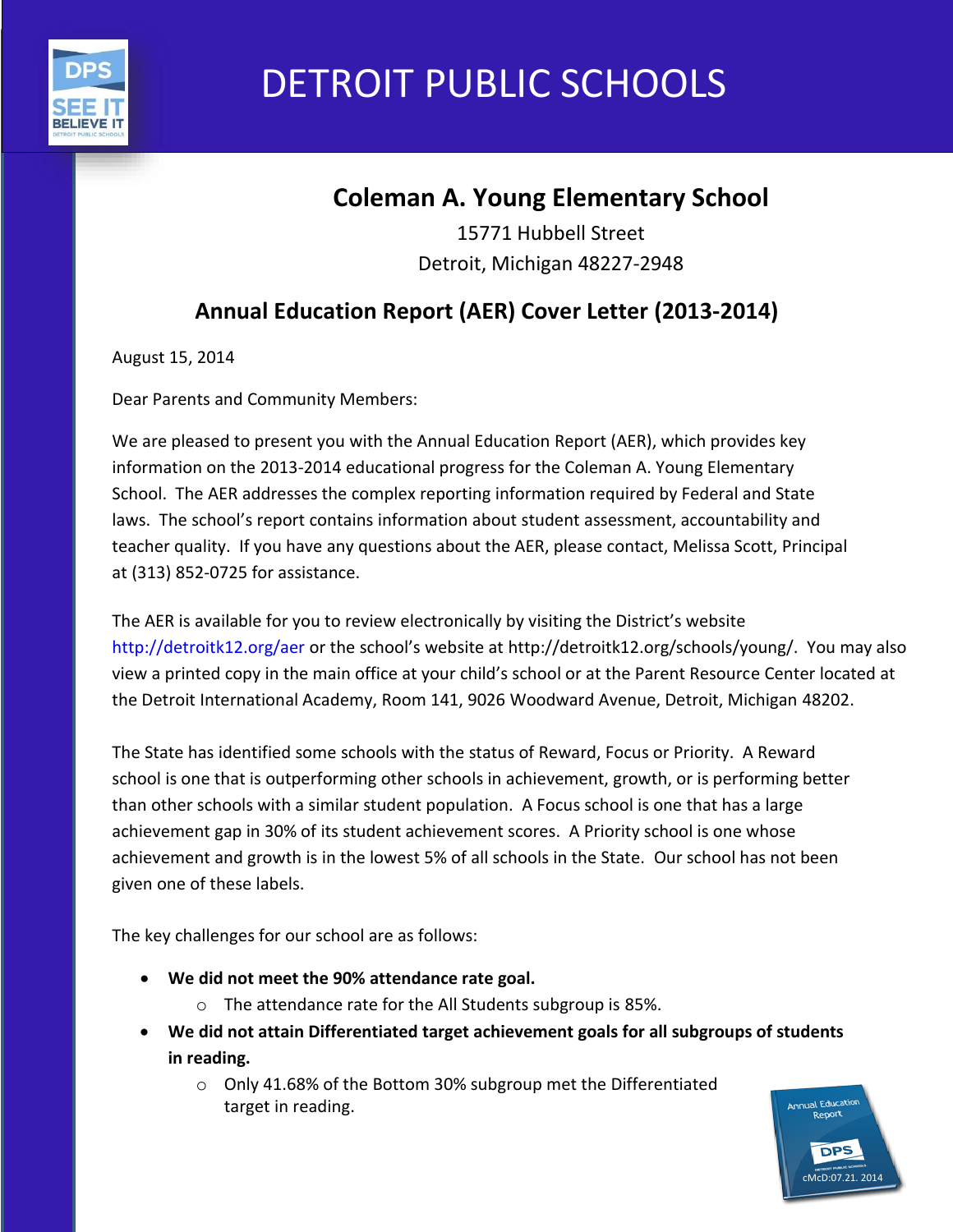- **We did not attain Differentiated target achievement goals for all subgroups of students in writing.** 
	- o Only 0.00% of the Bottom 30% subgroup met the Differentiated target in writing.
- **We did not attain Differentiated target achievement goals for all subgroups of students in mathematics.** 
	- $\circ$  Only 19.89% of the Bottom 30% subgroup met the Differentiated target in mathematics.
- **We did not attain Differentiated target achievement goals for all subgroups of students in science.** 
	- $\circ$  Only 0.00% of the Bottom 30% subgroup met the Differentiated target in science.
- **We did not attain Differentiated target achievement goals for all subgroups of students in social studies.** 
	- $\circ$  Only 10.77% of All Students; 0.00% of the Bottom 30%; 9.38% of the Black and 11.32% of the Economically Disadvantaged subgroups met the Differentiated target in social studies.

We are actively working to address our Michigan School Scorecard issues, accelerate student achievement and close persistent gaps in achievement. The Multi-Tiered System of Supports is the reform model used to target student learning gaps and improve or maintain our Adequate Yearly Progress status. State, district and teacher created common assessments are analyzed to determine tiered assignments. Based on assessment data, students identified as 1-2 years below grade level, partially proficient or not proficient will be selected for tier 2 or tier 3 intervention strategies. Teachers will meet in grade level and content level teams twice per month to target learning gaps create individual learning plans (ILPs), implement data informed intervention strategies and progress monitor every for tier 3 students and every 4-6 weeks for tier 1 and 2 students. Every student will have an ILP with customized objectives that target instruction in the core subject areas of reading, writing, math, science and social studies. The student's ILP will be reviewed with parents quarterly during parent teacher conferences. Every ILP will be aligned with the Common Core State Standards and Grade Level Expectations. Every student will participate in the extended school year, mandated by the Detroit Public Schools district for priority schools.

Teachers are expected to participate in a continuous cycle of professional development to target weaknesses in their instructional practices and build capacity for teacher effectiveness as measured by the Detroit Public Schools District Teacher Evaluation Tool.

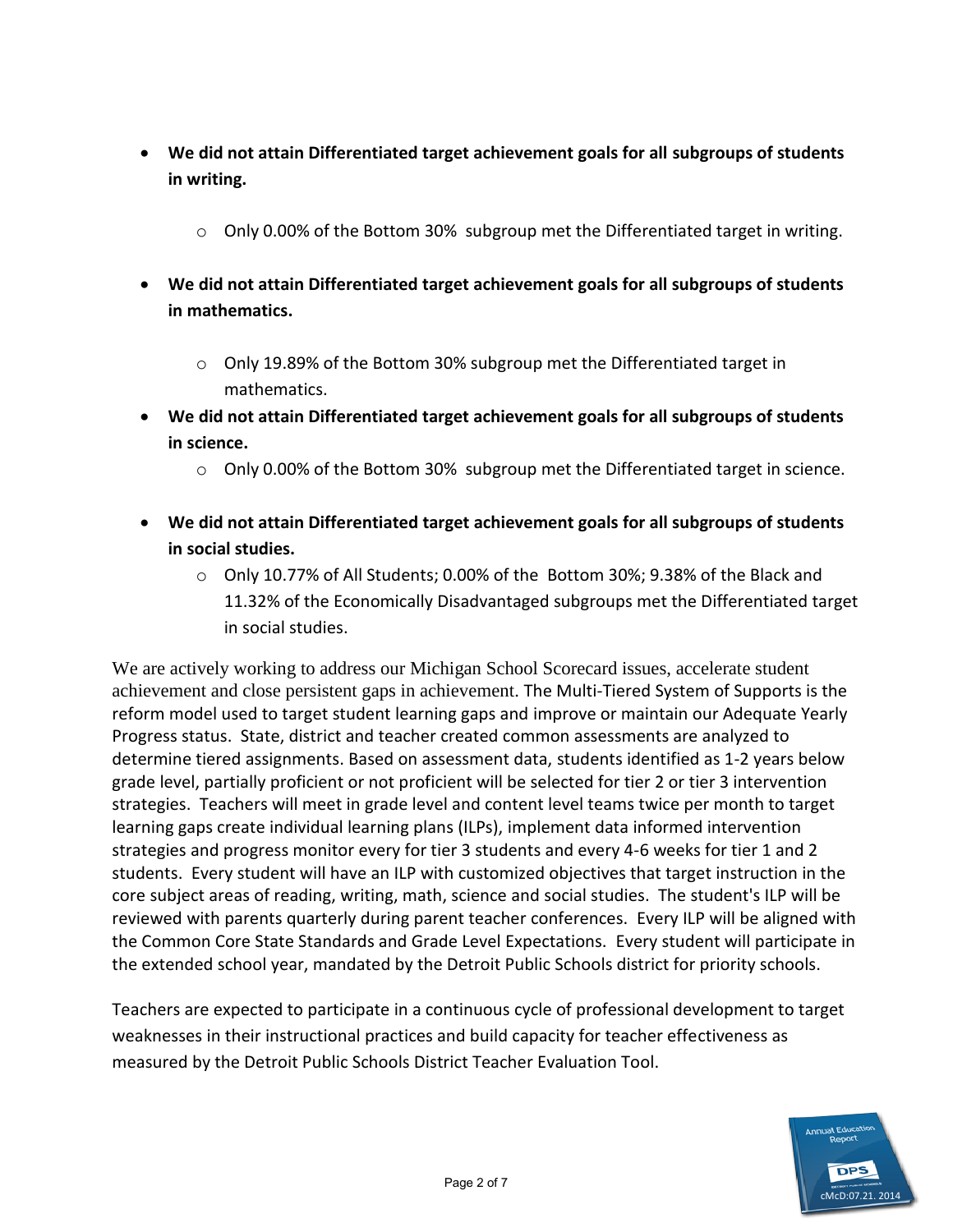Teachers have input into the selection of their professional learning activities and are able to communicate their personal expectations during peer review or feedback meetings after teacher observations or annual evaluations. The expectations established for teachers to practice their professional learning experiences in the classroom include the following:

- Teacher collaboration through grade level and content level meetings
- Monitor student learning
- Use data to inform instruction
- Differentiate instruction
- Keep a log of PL experiences
- Share and/or present professional learning experiences to colleagues
- Evaluation/Monitor their instructional delivery
- Embed technology to support student learning.
- **•** Effective classroom management
- Effective Teacher planning
- Use the Instructional Learning Cycle
- Maintain Individual Learning Plans
- Align instruction to the common core standards

#### **Parent Involvement**

Coleman A. Young has contracted a Parent Engagement Consultant using Title 1 funding to increase parent engagement through the coordination and implementation of parent workshops, focus groups, surveys, and training activities requested by our parents. Parent surveys will be conducted three times per year utilizing the AdvancEd survey forms and analyzed by the data team. The survey results will help to determine next steps regarding our parent engagement activities. Parent workshops and training activities are scheduled monthly and will cover the instructional programs and best practices that are embedded in our big ideas for school improvement. Training activities are developed by the Parent Engagement Consultant with input from the leadership team and will also reflect parent interests and training requests. Parents will be asked to sign in and to complete an evaluation at the end of each session.

Additionally, Parents will be invited to participate in 3 focus groups during the school year. The focus groups will be coordinated by the Parent Engagement Consultant, the president and vice president of the PASCA committee. The focus groups will target parent concerns that are revealed from our school suggestion box and parent surveys. Parents will be actively recruited to join the School Improvement Team through conversations with the Principal and instructional staff during open house, school-wide activities, monthly PASCA meetings and from our monthly newsletter.

Teachers will provide timely feedback regarding student growth and achievement through parent-teacher communications, parent teacher conferences our school newsletter and our school and classroom websites. The instructional staff will be required to contact at least 5 parents on a weekly basis with positive reports regarding a student's classroom and academic behavior. All grade level teachers will conduct grade level parent meetings at least twice per year.

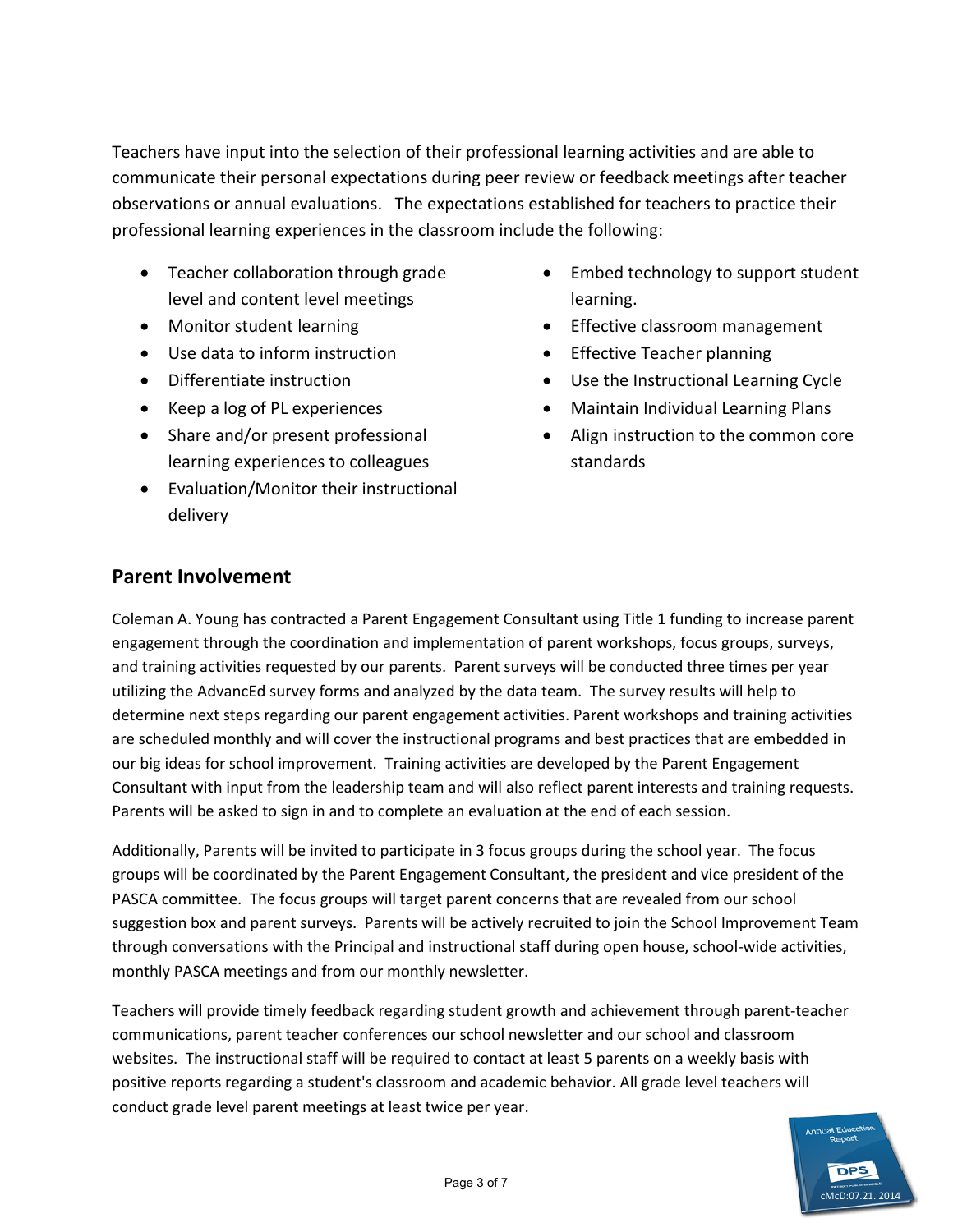State law requires that we also report additional information.

#### **Process for Assigning Pupils to the School**

Detroit Public Schools has an "Open Enrollment Initiative." This initiative allows students to elect to attend any Detroit Public School without being required to live within the boundary for that school. The "Open Enrollment Initiative" does not apply to the Examination High Schools or Application Schools. Parents may enroll their child(ren) in the school of their interest as long as the school has not reached capacity for their particular grade. Enrollment preference is given to students who live within the boundary of a school.

It should also be noted that transportation will not be provided for students who select a school outside of the boundary of their home school. "Open Enrollment Initiative" resources can be found on our website at: [http://detroitk12.org/resources/prospective\\_students/](http://detroitk12.org/resources/prospective_students/)

#### **School Improvement Status**

| Year      | <b>School Improvement Status</b> |  |
|-----------|----------------------------------|--|
| 2013-2014 | No Status                        |  |
| 2012-2013 | Priority                         |  |

### **Detroit Public Schools' Core Curriculum:**

Consistent with the Detroit Public Schools 2013-2017 Strategic Plan**,** there are aggressive plans to accelerate the rate of student achievement and to ensure that students graduate with the academic and social skills necessary for success in college and the workplace.

#### **Specific curriculum actions are based on the District's strategic plan to:**

- I. Broaden Services to Address Student Needs
- II. Support Parents and Families
- III. Offer Broad/High Quality Programs
- IV. Improve Customer Service
- V. Create Safe Learning Environments
- VI. Transform Central and School based services to serve customers better
- VII. Improve Technology
- VIII. Minimize the Impacts of Change
	- IX. Foster School-Based Leadership

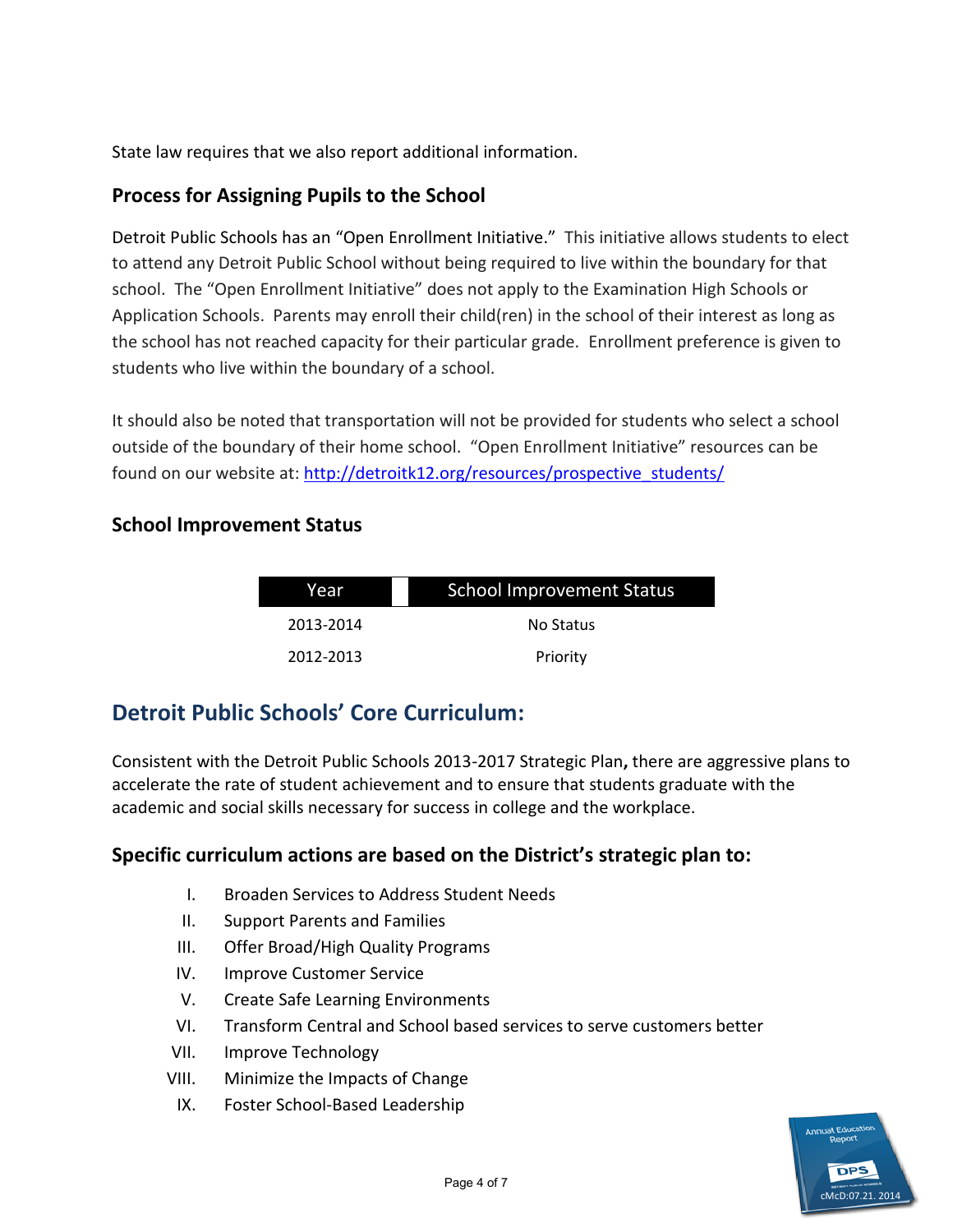#### **Specific curriculum actions (Continued)**

- X. Celebrate and Promote Success
- XI. Ensure Fiscal Stability
- XII. Improve Attendance and Discipline

The "Neighborhood-Centered, Quality Schools," Strategic Plan, is available online at [http://detroitk12.org/content/wp-content/uploads/2013/03/Strategic\\_Plan\\_DRAFT-FINAL.pdf](http://detroitk12.org/content/wp-content/uploads/2013/03/Strategic_Plan_DRAFT-FINAL.pdf)

#### **Access to the Core Curriculum**

The instructional strategies and grade level expectations are aligned to the State standards and the NAEP. This represents the core curriculum, which is supported by the texts, materials, computer software and other school level resources used daily in the classrooms. All of the professional development activities are aligned to the core curriculum.

The implementation is a process delineated in the District Plan. This plan serves as the framework for each school's academic achievement plan.

The frequent monitoring of the implementation of these plans are conducted by the school diagnostic visits, review of the benchmark assessments, use of the teacher evaluation tool and adherence to the pacing calendar.

The variances from the State Plan can be found in the grade level expectations, which are also aligned to the higher standards of NAEP.

Parents/Guardians are offered classes to increase parenting skills, early childhood literacy, adult literacy and GED. During the school year, the Regional Parent Resource Center is a vehicle for parents and other community members to participate in regular and on-going informational and participatory sessions focused on curriculum and instruction. Learning Village (an online instructional management system), Web updates and semi-annual progress reports are a means to disseminate achievement information to educators. Parents will have the opportunity to monitor students' progress, including attendance, through **Parent Connect**  in the Fall.

Detroit Public Schools Core Curriculum is currently under revision. Pacing Charts and Curriculum guides will be posted to the Division of Teaching and Learning under the Leadership page of our website in the near future.

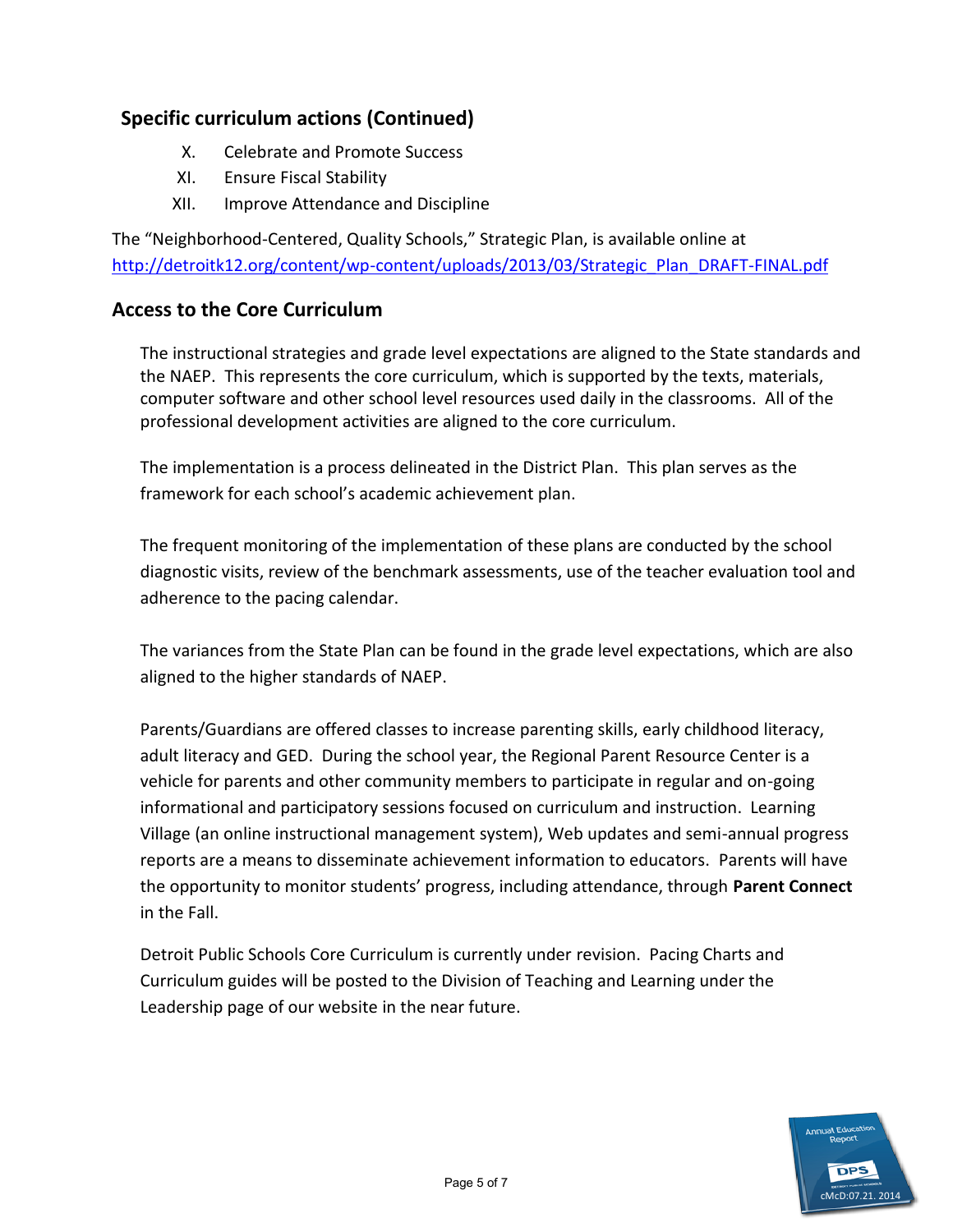#### **Parent Engagement**

- $\div$  Use the technology portal for parents to view daily lessons and to communicate with teachers.
- $\clubsuit$  Implement and follow through with the parent contracts.
- Use the Parent Resource Center to engage parents in innovative workshops and sessions that are practical and will result in parent support to students at home.

#### **Student Achievement Results**

Aggregate Student Achievement Results and Detroit Public Schools Quarterly NWEA~MAP Reading and Mathematics reports for Coleman A. Young Academy can be found on the Detroit Public Schools' web page at the Research, Evaluation and Assessment site at [http://detroitk12.org/data/rea/.](http://detroitk12.org/data/rea/) The following reports are available:

- District Profile Report
- Combined School Profile Reports
- Individual School Profile Reports
- Adequate Yearly Progress (AYP) Reports
- Michigan Accountability Scorecard Report
- Annual Education Report
- NWEA ~ MAP aggregate student achievement results

#### **Parent-Teacher Conferences (Interactions):**

| <b>School Year</b> | <b>Total Parent</b><br>Interactions | <b>Percent</b> |
|--------------------|-------------------------------------|----------------|
| 2013-2014          | 296                                 | 28.5%          |
| 2012-2013          | 557                                 | 48.4%          |

The Detroit Public Schools' Office of Research, Evaluation, Assessment and Accountability has developed a data collection system which has enabled the District to comply with the Annual Education Report criteria of identifying the number and percent of students represented by parents at Parent-Teacher Conferences (PTC).

- 1.0 Data from the PTC Forms represent "parent interactions" with teachers, per school, per card marking.
- 2.0 Parent Interaction Definition: During Parent-Teacher Conferences Schools/Teachers are advised to have each parent participant provide a parent signature-a parent may not sign for a student if they did not talk about that student.
- 3.0 Several DPS schools had a very high percentage of reported parent interactions. This may be due to a number of reasons. In at least eight (8) instances, the calculated